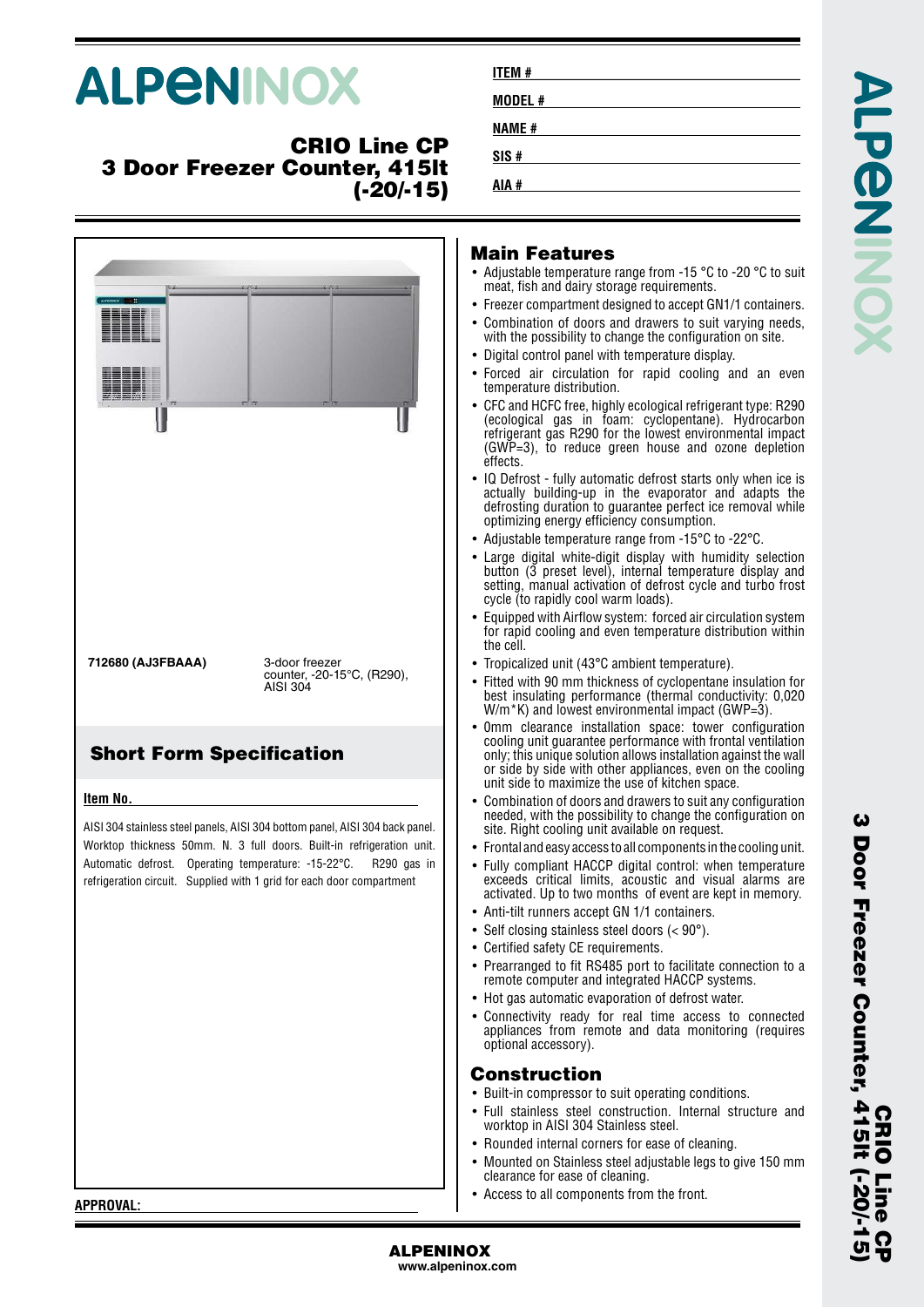## **ALPENINOX**

- Developed and produced in ISO 9001 and ISO 14001 certified factory.
- Pre-arranged for drain-pipe.
- Extractable cooling unit to facilitate maintenance.
- Fault code display.
- Interior base with rounded corners, pressed from a single sheet.
- Internal and external doors, front and side panels and removable worktop in AISI 304 Stainless steel.
- Worktop in AISI 304 Stainless steel with a 50 mm profile.
- Built-in refrigeration unit.
- Anti-drip profile on stainless steel worktop edge.
- Removable triple-chamber balloon magnetic gasket to improve insulation and reduce energy consumption and ease of cleaning.
- 3 compartments with 3 doors.
- If needed, working top can be removed for easier handling during installation (in case of narrow doors).
- Mounted on stainless steel feet to give 150 mm (-5/+50 mm) clearance for ease of cleaning the floor.
- • Ease of cleaning and high hygiene standards thanks to the rounded internal corners, the easily removable runners, grids and air conveyors.
- Internal structure with 15 charging positions (3 cm pitch) available to host GN 1/1 grids, ensuring higher net capacity and a greater storage space.
- IP21 protection index.

#### **Included Accessories**

• 3 of Kit 1/1GN gray rilsan grid and 2 side runners for refrigerated counters PNC 881109

#### **Optional Accessories**

| • Kit integrated HACCP for digital<br>refrigerators (IR33) |                                                                                                                                   | PNC 880252        |     |
|------------------------------------------------------------|-----------------------------------------------------------------------------------------------------------------------------------|-------------------|-----|
|                                                            | • Worktop for refrigerated Crio Line HP and<br>freezer Crio Line HP, CP and SB counters<br>refrigerated counters - 3 compartments | PNC 881085        | - 1 |
| counters - 3 compartments                                  | • Worktop and upstand for refrigerated Crio<br>Line HP and freezer HP, CP and SB                                                  | PNC 881088        | ∩   |
| counters                                                   | • 1/1GN gray rilsan grid for refrigerated                                                                                         | <b>PNC 881107</b> | □   |
| counters                                                   | • 2 side runners for 1/1GN refrigerated                                                                                           | PNC 881108        | ∩   |
|                                                            | • Kit 1/1GN gray rilsan grid and 2 side<br>runners for refrigerated counters                                                      | PNC 881109        | ∩   |
| • 1/1GN plastic container, h65mm                           |                                                                                                                                   | PNC 881110        | ∩   |
|                                                            | 1/1GN plastic container, h100mm                                                                                                   | <b>PNC 881111</b> | ∩   |
| $\bullet$                                                  | 1/1GN plastic container, h150mm                                                                                                   | PNC 881112        | ❏   |
|                                                            | • 2-drawer kit refrigerated counters                                                                                              | PNC 881179        | ❏   |
| $\bullet$<br>refrigerated counters                         | Kit 4 wheels, h100mm (2 with brakes) for                                                                                          | <b>PNC 881191</b> | ∩   |
|                                                            | • Kit 4 wheels, h150mm (2 with brakes) for<br>2&3 compartment refrigerated counters                                               | PNC 881193        | ∩   |
| compartments - h650mm                                      | • Lock for refrigerator/freezer counters with 3 PNC 881246                                                                        |                   | ∩   |



The company reserves the right to make modifications to the products without prior notice. All information correct at time of printing.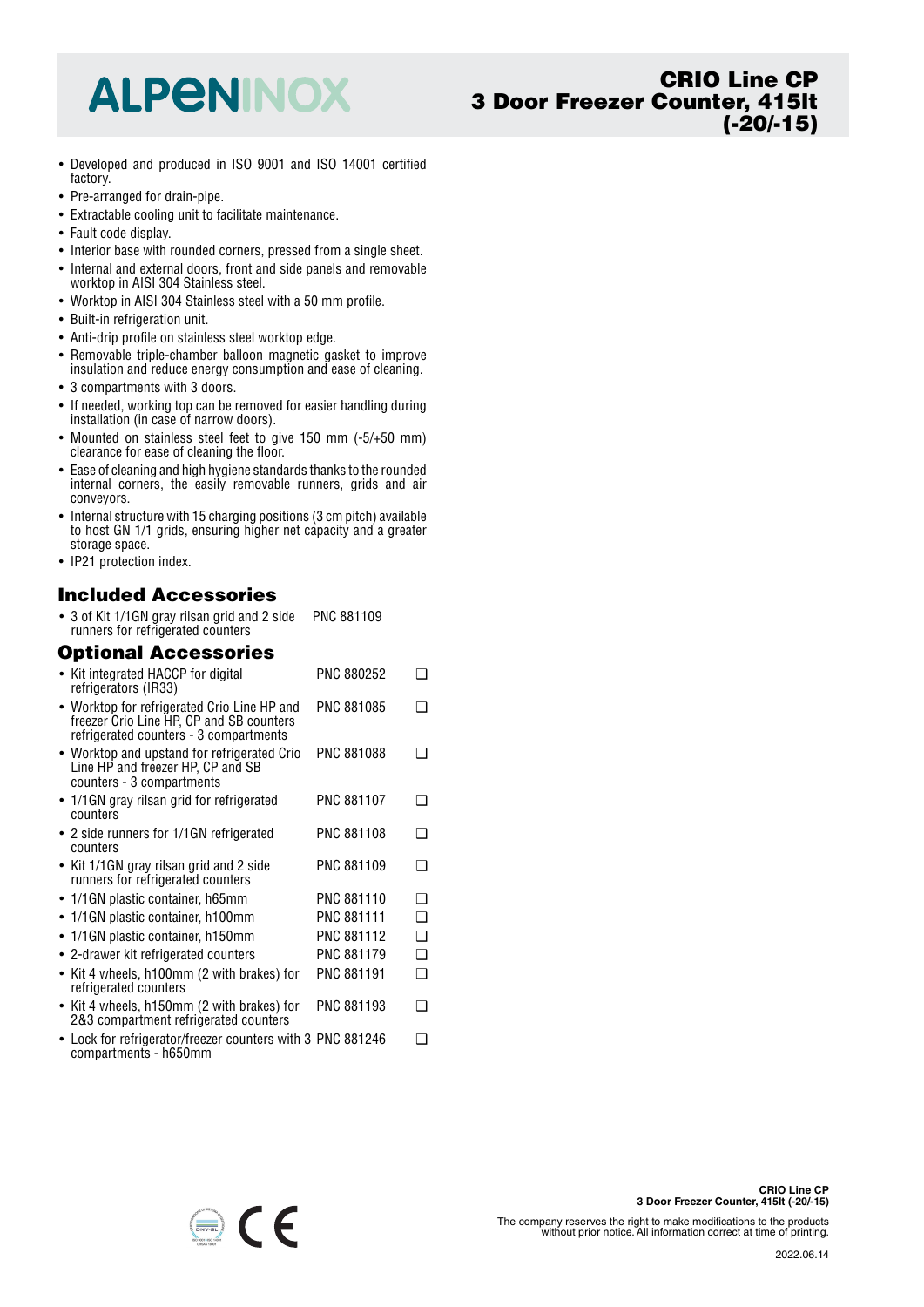# **ALPENINOX**





#### **EI** <sup>=</sup> Electrical inlet (power)



## **CRIO Line CP 3 Door Freezer Counter, 415lt (-20/-15)**

## **Electric**

| Supply voltage:         |                      |
|-------------------------|----------------------|
| 712680 (AJ3FBAAA)       | 220-240 V/1 ph/50 Hz |
| Electrical power max.:  | $0.49$ kW            |
| <b>Key Information:</b> |                      |
| Gross capacity:         |                      |

| <b>Net Volume:</b>                                | 242.4 lt       |  |  |
|---------------------------------------------------|----------------|--|--|
| N° of doors:                                      |                |  |  |
| Door hinges:                                      | 1 Left+2 Right |  |  |
| <b>External dimensions, Width:</b>                | 1799 mm        |  |  |
| <b>External dimensions, Depth:</b>                | 700 mm         |  |  |
| <b>External dimensions, Depth with</b>            |                |  |  |
| <b>Doors Open:</b>                                | $1110$ mm      |  |  |
| <b>External dimensions, Height:</b>               | 850 mm         |  |  |
| Depth with doors open:                            | 1110 mm        |  |  |
| <b>Built-in Compressor and Refrigeration Unit</b> |                |  |  |

#### **Refrigeration Data**

| Control type:                                             | Digital          |
|-----------------------------------------------------------|------------------|
| <b>Compressor power:</b>                                  |                  |
| Refrigerant type:                                         | R <sub>290</sub> |
| GWP Index:                                                | 3                |
| <b>Refrigeration power:</b>                               | 569 W            |
| <b>Refrigeration power at</b><br>evaporation temperature: | $-30 °C$         |
| Refrigerant weight:                                       | 140 g            |
| Operating temperature min.:                               | $-15 °C$         |
| Operating temperature max.:                               | -22 °C           |
| <b>Operating mode:</b>                                    | Ventilated       |
| Defrost type:                                             |                  |
|                                                           |                  |

#### **N° defrost in 24 hrs:**

#### **Product Information (EU Regulation 2015/1094)**

**Energy Class:** D **Yearly and daily energy Climate class:** Heavy Duty (5) **Energy Efficiency Index (EEI):** 57,83

**consumption:** 2195kWh/year - 6kWh/24h



The company reserves the right to make modifications to the products without prior notice. All information correct at time of printing.